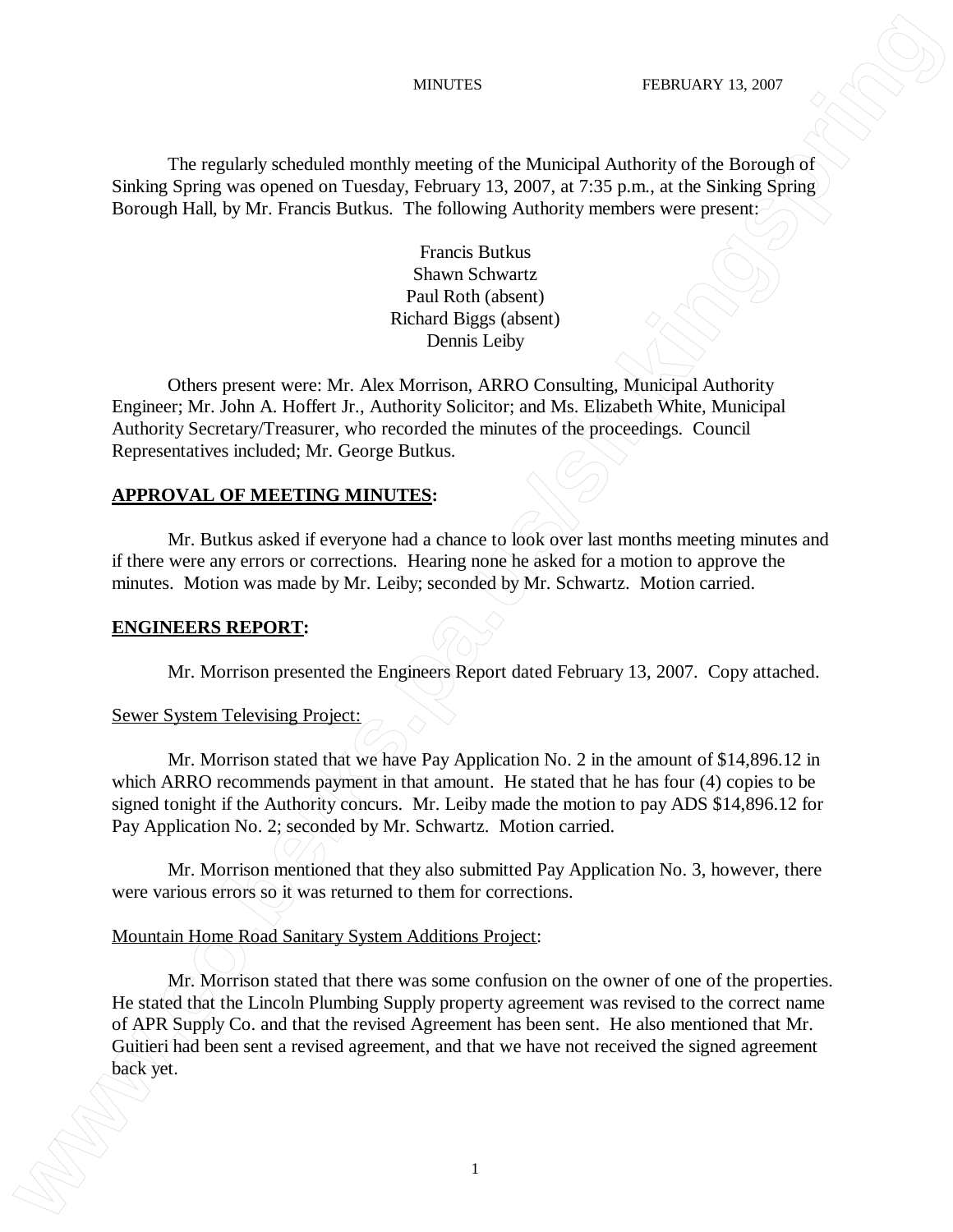### Hydraulic Model:

Mr. Morrison mentioned that the Hydraulic Model Draft Report was submitted at the December 2006 meeting and that we should still have a workshop meeting with some of the Authority members that are familiar with the sewer system and also the operations staff from Miller Environmental to go over it.

### Upgrade and Minor Wastewater Treatment Plant Expansion:

Mr. Morrison stated that the analysis has been initiated and is about 65% complete. He stated that they do want to review the Chapter 94 Report flow information which is due at the end of March. He stated that the study should be complete by the April Authority meeting.

### Wastewater Treatment Plant Capacity Information Request:

Mr. Morrison stated that he does have a draft letter that we will go over in the letters section.

#### Schneck:

Mr. Morrison stated that he had one of his associates go out to the site and review it. He mentioned that it is technically feasible but that it would be a financial burden for one property owner. He stated that the alternative would be to release that flow to the Township of Spring because they have a closer manhole. He stated that he would recommend that Mr. Schneck approach the Township to see if they would take the flow. He stated that if the Authority concurs then a letter should be prepared stating that we would not mind giving up the flow to the Township due to the difficult conditions.

Mr. Leiby mentioned that he had spoken to Mr. Ludgate on another matter and that Mr. Ludgate stated that Miller Builders Supply had submitted a permit to do an expansion. He stated that Mr. Ludgate also mentioned that Miller would also like to be sewer connected. Mr. Morrison stated that everyone should have a copy of the letter dated February 13, 2007 that ARRO prepared for the Authority concerning the Schneck property. Mr. Morrison reviewed the letter. He also mentioned that it is his understanding that Mr. Schneck was looking for a letter stating that it is technically feasible so that he could give it to the mortgage company because he is looking to sell the property and the mortgage company wanted a second alternative for handling **EXECUTIONS REPORT**: Cont.1<br> **EXECUTIONS REPORT**: Cont.1<br>
Thydramic Nodels<br>
The main of the semanting and the set of policinal is Nodel Deal Beyon was substituted in the<br>
Location 2006 metring and the set obtained limit we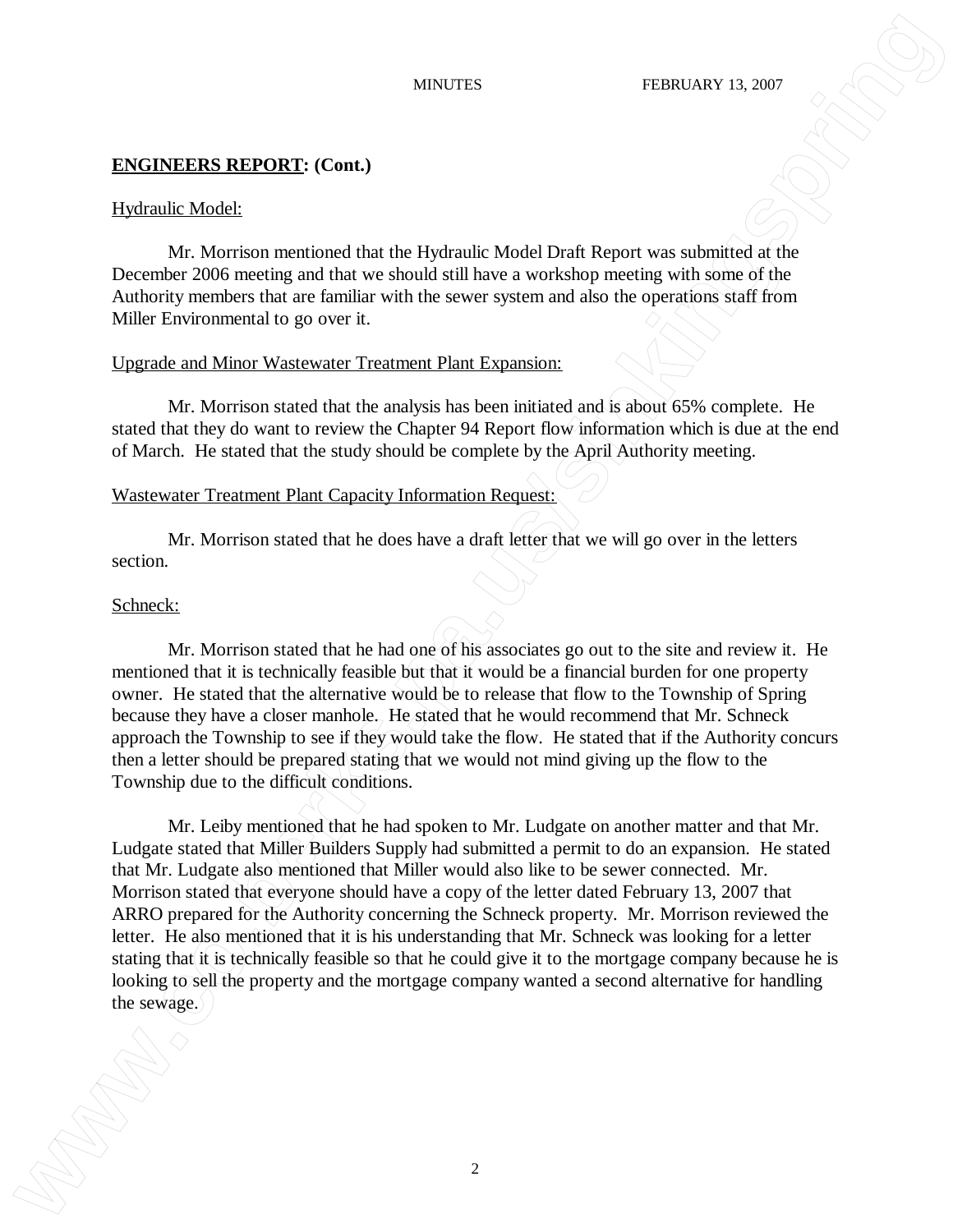Mr. Leiby also mentioned that the gas station would be interested in connecting and if the gas station is included then you would not need an easement because it would go right through the Miller property. Mr. Butkus mentioned that it would call for a Railroad Boring. Mr. Leiby stated that they could ease down the Railroad too. Discussion ensued.

Mr. Hoffert stated that he would give Mr. Schneck a call tomorrow and explain the situation to him. Mr. Butkus asked for a motion for Mr. Hoffert to contact Mr. Schneck about his options and to let him know that The Sinking Spring Municipal Authority is not opposed to him going to the Township of Spring. Motion was made by Mr. Leiby; seconded by Mr. Schwartz. Motion carried.

## Letters:

Mr. Morrison mentioned that we covered most of the letters. He did mention that ARRO received a price quote from EIMCO on February 2, 2007 regarding the wastewater treatment plant equipment. He stated that there is a letter from ARRO to the Authority dated February 13, 2007 recommending that the Authority execute a purchase order for the EIMCO equipment. He also mentioned that we have received an opinion from Mr. Hoffert stating that we don't have to bid it because it is proprietary equipment. Mr. Morrison stated that if the Authority concurs then he would suggest that Ms. White talk with Mr. Schlott Jr. and work up a purchase order. He stated that the quote is for \$76,209.00 and that the price is good for thirty (30) days.

Mr. Leiby asked if this was considered normal wear and tear on the machinery and if it was a Borough expense. Mr. Morrison stated that it could be look at both ways. He stated that the facilities we have are not worn out and the reason that we are pursuing this is because there is up to a thirty (30) week delay time so we are really protecting our investment by obtaining another piece of capital to have on the shelf. However, he mentioned that it is an item that will wear out eventually. Mr. Leiby asked if we could bill the Borough when it does wear out. Mr. Hoffert stated that you can try. Discussion ensued.

Mr. Butkus mentioned that the monies that were to be in the sewer revenue account were to be for maintenance. Mr. Hoffert stated that the account was never set up. Mr. George Butkus stated that he believes the point of confusion is that based on Mr. Fitzpatrick's interpretation, excess money generated has to go into the maintenance account, however, if there is no excess money generated they shouldn't have to kick in, to which his response is that it may be true but it is poor planning. Mr. Francis Butkus stated that this came to light the last time we did a bond issue, because the bank did a survey and they then said that our rates were 44% to low and that we had to raise them so that when the rates are set the money derived from the sewer revenues should be 15% to 20% above actual operating costs to do this type of normal long term matrixes **procedures EPPORT:** Contain<br>
2000 Mar. For the contained that the gas station sweath to terms of the contained the mention of the span station is the contained that the span station is the stational floring. M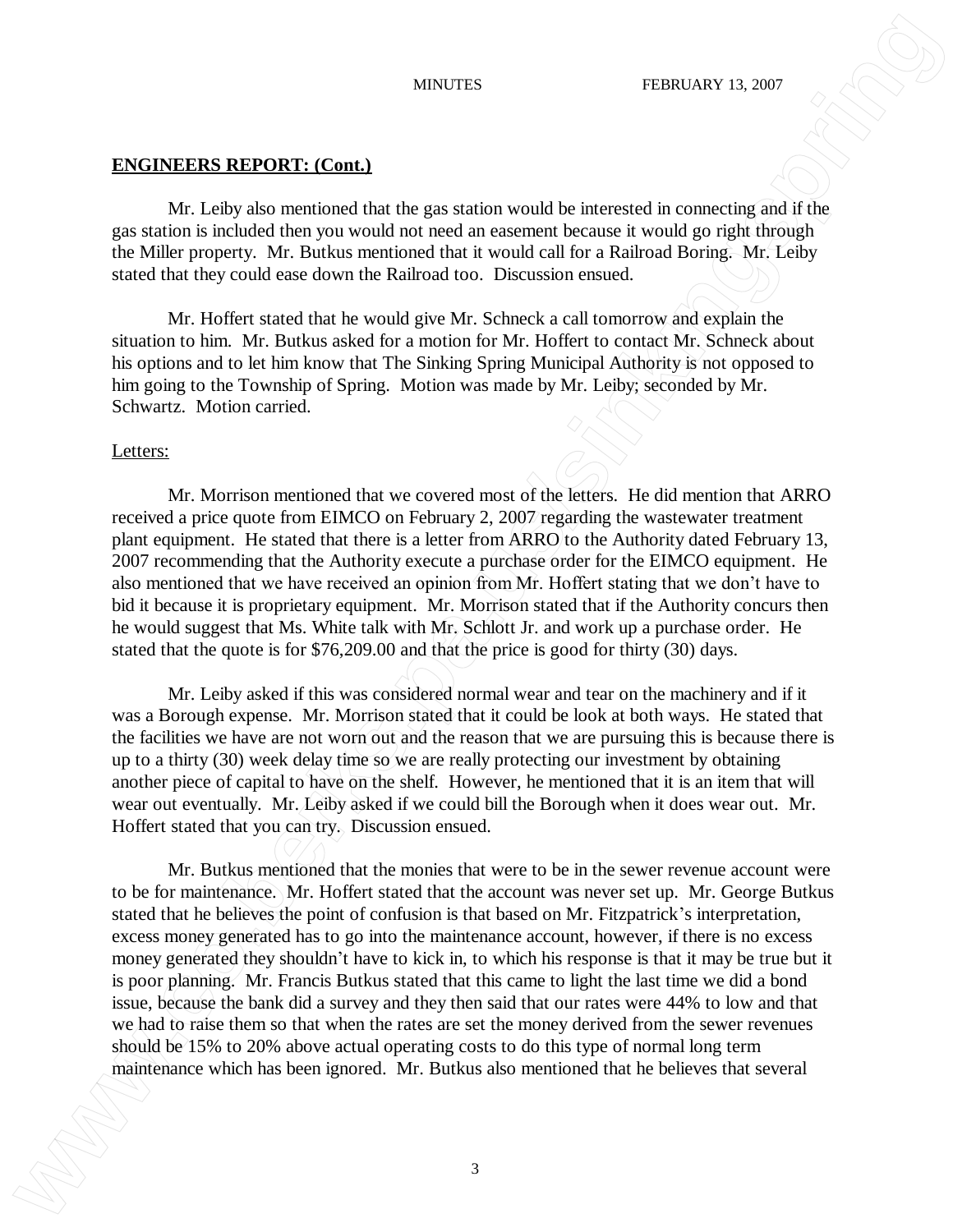members of Council are under the opinion that the Authority is a revenue generating devise because we have this money in our grasp at this time. He stated that is false because that money was derived from selling capacity at which we mortgage to make capacity in the plant. He stated that we do not derive any money from it and he doesn't think that has ever been explained to them. He stated that he would like to have a joint meeting of the full Council and the full Authority that is well advertised to the community. Mr. Hoffert stated that as long as it is advertised we can do it. Mr. Butkus stated that he would like to explain to the community and to Council where we are at, how we got here and how things works. Mr. Hoffert stated that it is a good suggestion but the problem that we have is that there is a lot of assumptions but they don't know all of the facts. Mr. Morrison stated that the other thing you might want to consider is whether you want to have this report done on the treatment plant upgrade and minor expansion so you can explain it to them at the same time. Mr. Butkus stated that he did want to include that so the end of April or early May would be a good time. **ENITY EVENTIFY SET COMMUNISM COMMUNISM CONTINUES (SIGNARY ACTOR)**<br> **ENITY CONTINUES REPORTS:** COMMUNISM CONTINUES ARE CONSULTED AND THE CONSULTED CONTINUES CONSULTED USE CONSULTED USE CONSULTED USE CONSULTED USE CONSULTE

Mr. George Butkus mentioned that at the last Council meeting they authorized ARRO to do a full rate study and that Mr. Schlott Jr. feels that in three (3) to four (4) months we could have it done.

Mr. Morrison mentioned that he and Mr. Butkus had met at the sewer plant with the Sewer Committee. He asked if the Sewer Committee had reviewed it with the Borough and if a decision was made to ask the Authority to take on that work? Mr. George Butkus stated that detail was not worked out however they did agree to do the rate study and that they are adding a fourth person from Miller Environmental to the sewer plant. He stated that the rest was deferred to setting up a meeting referred to by Mr. Fitzpatrick in his letter to hash out exactly who is responsible for what at what time. Mr. Hoffert stated that it might as well be deferred until we have our joint meeting because Mr. Butkus can add some clarity to the confusion. Mr. Morrison stated that the Borough has a lot of miscellaneous tasks that they want to have done, some of which is in their budget some of which is not so it will be good to have the meeting and work it all out.

Mr. Leiby made the motion to have Ms. White do the purchase order for the EIMCO equipment; seconded by Mr. Schwartz. Motion carried.

Mr. Morrison stated that the last item he has is regarding the letter he has marked as a draft and it is a response to Mr. Zerr. He stated that it was up to the Authority if they wanted to do it as part of the recorded minutes or go into executive session since there could be some changes.

Executive session 8:00 p.m. to discuss the draft letter prepared by Mr. Morrison in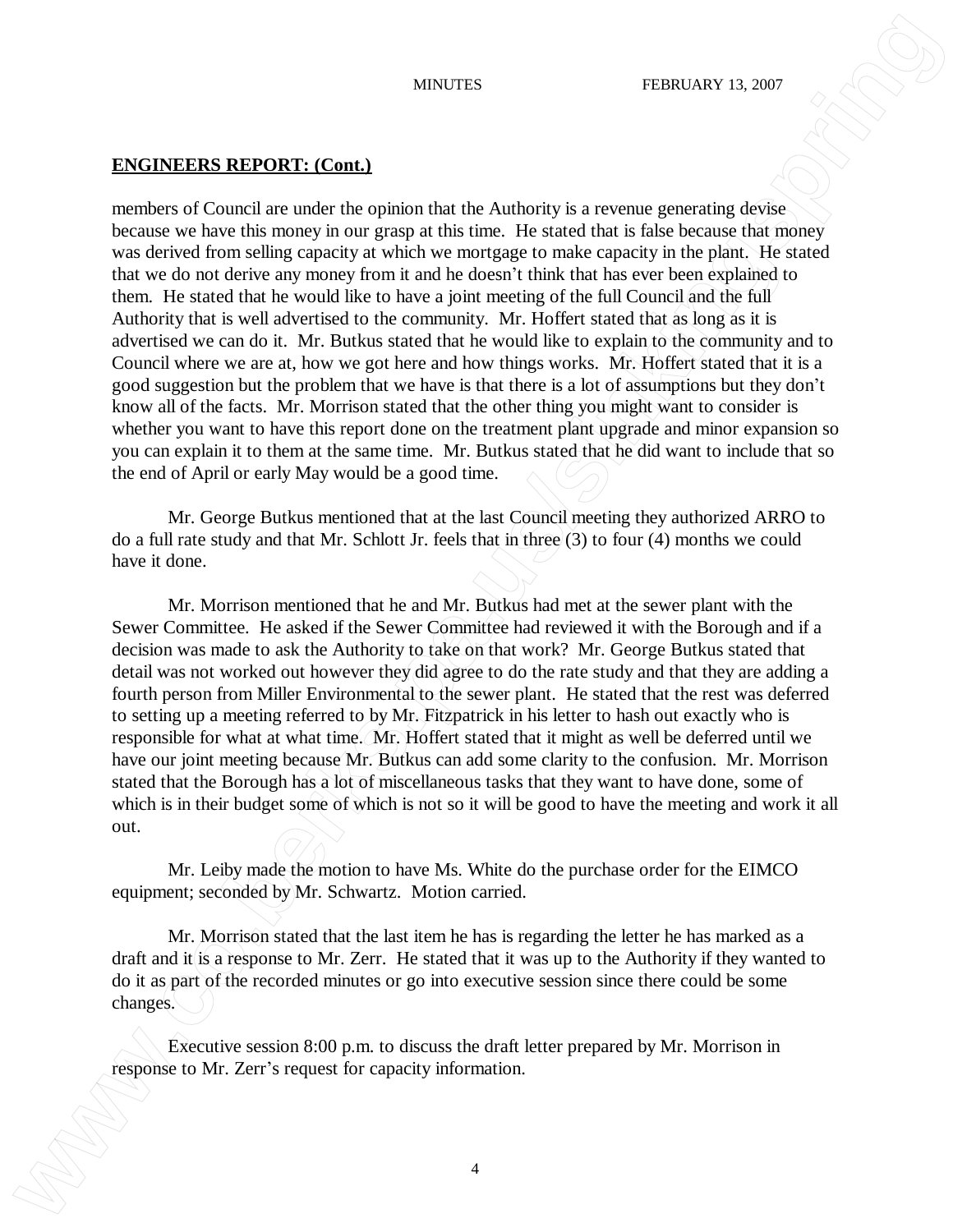Reconvened 8:25 p.m.

Mr. Butkus asked for a motion to have Mr. Morrison make the little addition from Lower Heidelberg Township to the report that he made up for Mr. Zerr. Motion was made by Mr. Leiby; seconded by Mr. Schwartz. Motion carried.

## **MR. JOHN HOFFERT - SOLICITOR:**

Mr. Hoffert stated that as Mr. Morrison indicated, we revised the Right-of-Way Agreement for Lincoln Plumbing to read APR Supply and sent it to the attention of Mr. Dale Berger on February 7, 2007.

Mr. Hoffert stated that he sent the letter to Lower Heidelberg Township that was missed last month in connection with future capacity.

Mr. Hoffert also mentioned that he did receive a letter from Mr. Fitzpatrick and that we can attempt to do a joint meeting. He stated that he will call Mr. Fitzpatrick just to let him know that he is not ignoring him and that an advertised joint meeting would be appropriate.

### **APPROVAL OF BILLS:**

Mr. Butkus stated that we have one bill from Mr. Hoffert for February '07' services for \$250.00. Motion was made by Mr. Schwartz to pay the bill; seconded by Mr. Leiby. Motion carried.

Mr. Butkus stated that we have a bill for \$240.00 from Ms. White for services rendered for December 2006. Motion was made by Mr. Butkus to pay the bill; seconded by Mr. Leiby. Motion carried.

Mr. Butkus stated that we have five bills from ARRO Consulting totaling \$10,772.84. Motion was made by Mr. Leiby to pay the bills; seconded by Mr. Schwartz. Motion carried.

## **TREASURER'S REPORT:**

Mr. Butkus asked if everyone had received a copy of the Treasurer's Report dated February 13, 2007 and if anyone had any questions. Hearing none he read the Treasurer's Report and asked for a motion to accept. Motion was made by Mr. Leiby to accept the Treasurer's ENITY THEN INTERESTANT (Commission Commission Commission Commission Commission Commission Commission Commission Commission Commission Commission Commission Commission Commission Commission Commission Commission Commission